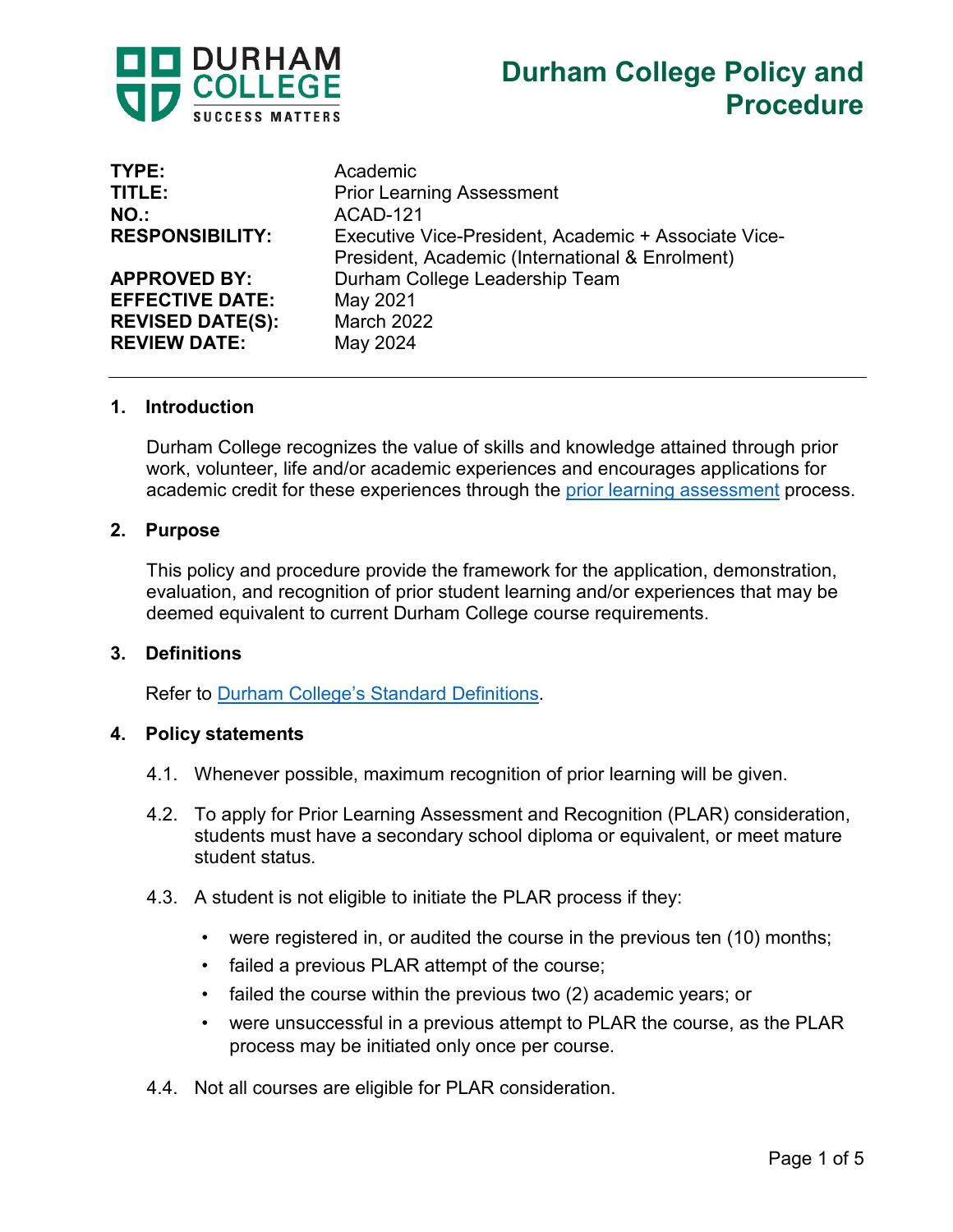- 4.5. For all post-secondary credentials, no more than 75 per cent of a program of study can be obtained through PLAR.
- 4.6. Timelines for completing the PLAR process shall be prescribed but may vary based on factors including, but not limited to: availability of faculty subject matter experts and; access to appropriate testing facilities.
- 4.7. Fees for processing PLAR applications will be levied.
- 4.8. Course credits earned through the PLAR process do not automatically provide direct entry into a program. PLAR candidates must still meet all admission requirements for a program.
- 4.9. Course credits earned through the PLAR process do not override requirements for completion of pre-requisite courses in a program of study.
- 4.10. PLAR assessment methods shall be determined by an appropriate subject matter expert from the applicable program area.
- 4.11. Credits obtained through the PLAR process will be assigned a grade. Numeric grades assigned from successful PLAR assessments impact a student's grade point average.
- 4.12. All academic policies apply to the PLAR process.

## **5. Procedure**

- 5.1. Applications for PLAR
	- 5.1.1. Applications for PLAR should be completed prior to course commencement, however, they will be accepted up to ten (10) business days from the start of the semester. Forms for the PLAR process are available in the Office of the Registrar, school offices, and on Durham College's website.
	- 5.1.2. Applicants can obtain current course outlines from the student portal.
	- 5.1.3. Applicants are required to complete a Prior Learning and Recognition Self-Assessment Form, to compare their knowledge, skills and/or experience to the learning outcomes documented in the course outline.
	- 5.1.4. Applicants will provide completed PLAR Self-Assessment Forms to the appropriate program coordinator or designate to determine PLAR eligibility. Contact information for the appropriate program coordinator or designate is available through the relevant school office or the PLAR office in the Office of the Registrar.
	- 5.1.5. Program coordinators or designates will review the completed selfassessment form within five (5) business days of receipt. During this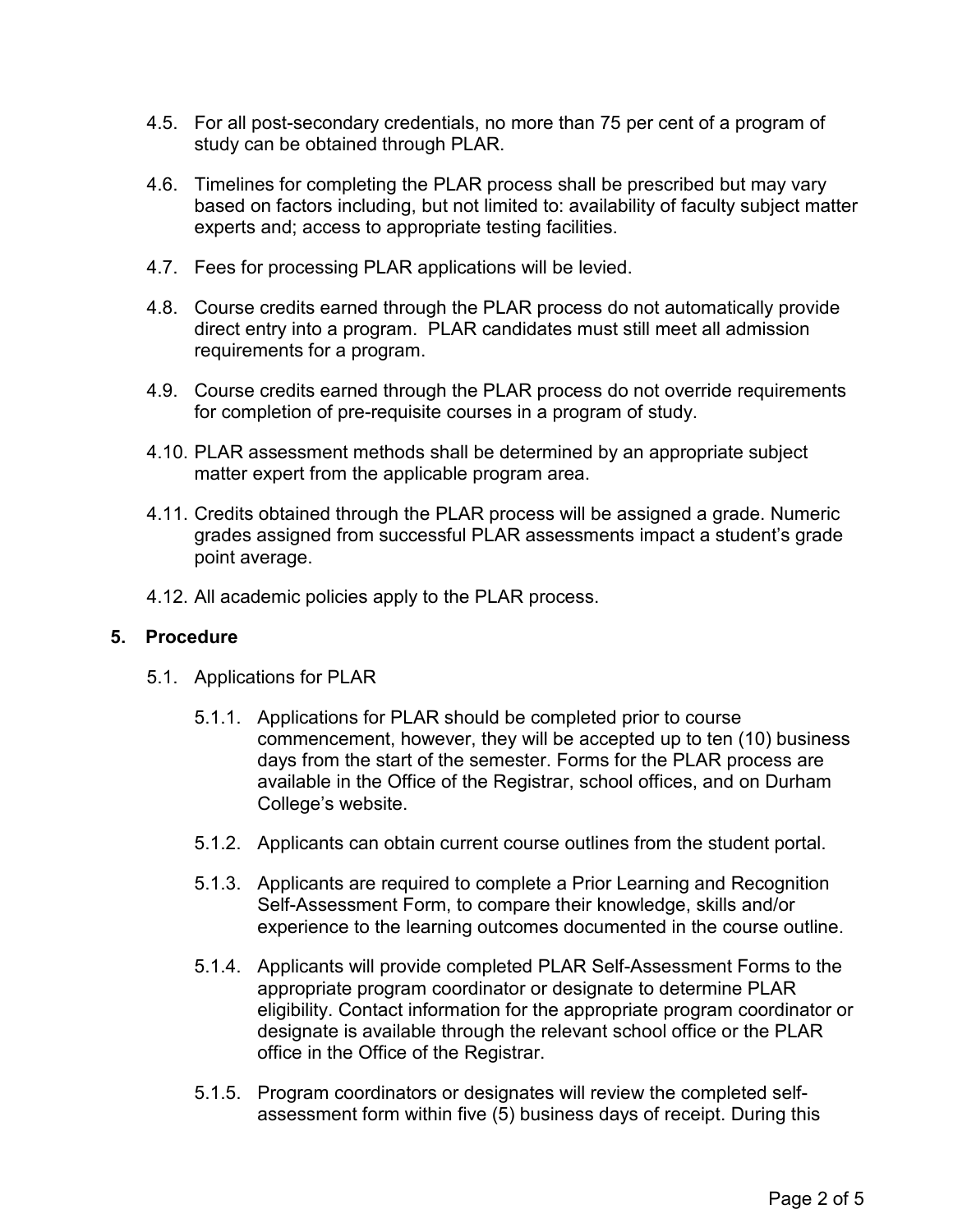review, program coordinators or designates may ask clarifying questions about an applicant's skills, knowledge and/or work experience.

- 5.1.6. Program coordinators or designates will sign and return the self assessment form to the applicant, indicating approval or denial of the applicant's eligibility for PLAR.
- 5.1.7. An eligible applicant will provide the original, signed and approved PLAR Self-Assessment Form to the PLAR coordinator in the Office of the Registrar and complete the PLAR Application Form to register. Fees must be paid at the time of registration.
- 5.1.8. The PLAR coordinator will notify the appropriate school office of a registered PLAR candidate.
- 5.1.9. A student is considered to have initiated a PLAR attempt upon registration.
- 5.1.10. Courses with a <u>mass challenge</u> option require a minimum of ten (10) post-secondary students to be registered for the sam e PLAR assessment, by the published deadlines, for fees to b e assessed as such.
- 5.2. Evaluation Process
	- 5.2.1. PLAR assessments are created by subject matter experts. Academic schools have twenty (20) business days after notification of a registered PLAR candidate to report the grade outcome to the PLAR coordinator.
	- 5.2.2. In order to demonstrate the knowledge and skills required to meet learning outcomes in a course, PLAR candidates will be evaluated using one or more assessment methods including, but not limited to:
		- Comprehensive written examination;
		- Free response assignment;
		- Performance test;
		- Observation/demonstration;
		- Portfolio:
		- Product assessment; and
		- Oral (interview/presentation).
- 5.3. 5.3. Outcome
	- 5.3.1. The PLAR coordinator will document the grade in the student information system as appropriate.
	- 5.3.2. Passing grades obtained through the PLAR process will appear on the student's academic record, and are calculated as part of a student's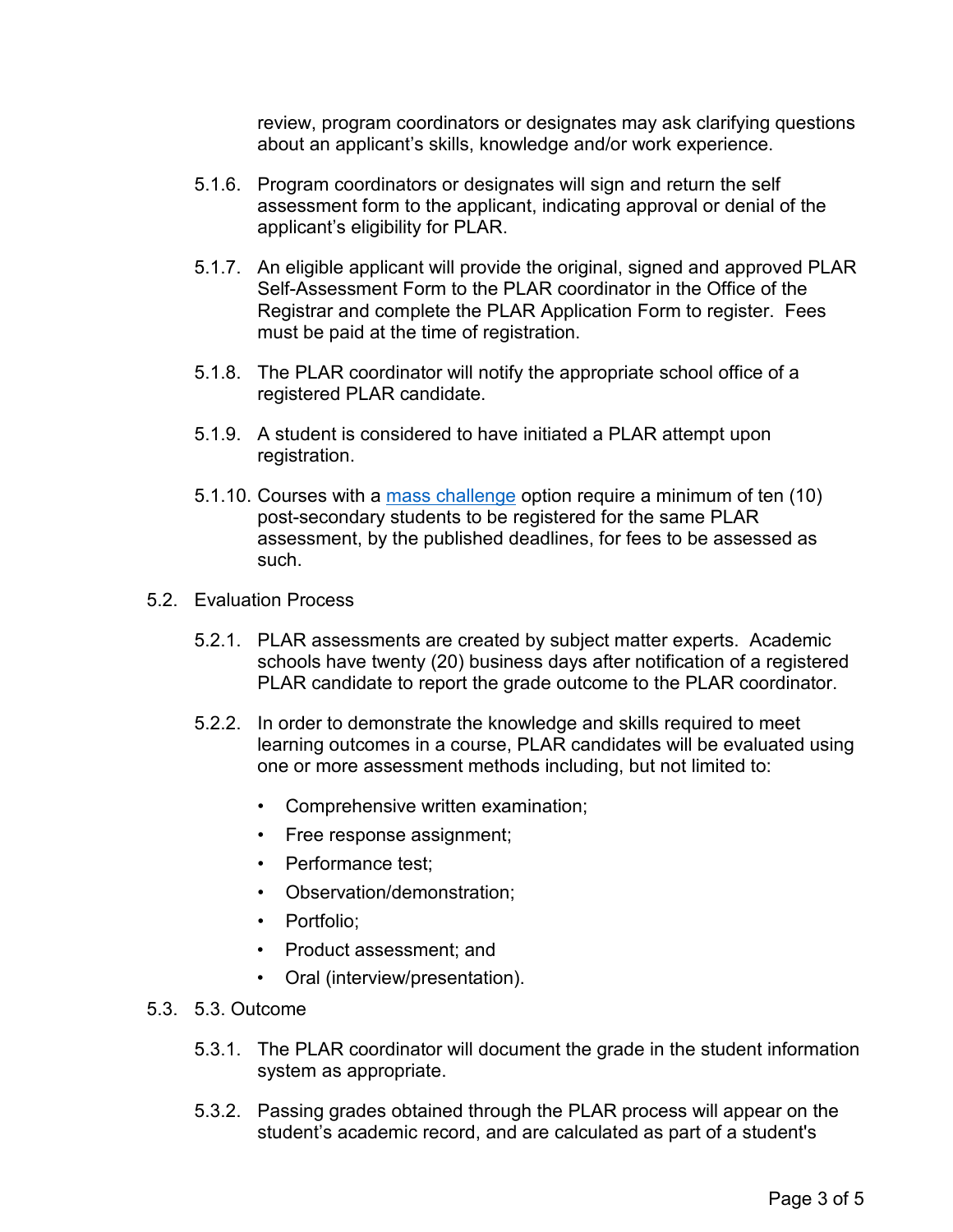[grade point average.](https://durhamcollege.ca/wp-content/uploads/Durham-College-Standard-Definitions.pdf)

- 5.3.3. Failing grades obtained through the PLAR process will not be recorded on the student's academic record. Failing grades will be noted in the student information system for reference, as the candidate will not be permitted to PLAR the same course a second time.
- 5.3.4. The PLAR coordinator will communicate the grade attained in the PLAR process to the candidate within two (2) business days of its receipt from the academic school.
- 5.3.5. Credits earned through the PLAR process do not automatically provide direct entry into a program of study. PLAR candidates must still meet all entry requirements for a program.

## 5.4. Appeals

5.4.1. Eligibility for PLAR cannot be appealed. Students may appeal a PLAR grade using the grade appeal process.

## **6. Roles and responsibilities**

- 6.1. It is the responsibility of the Executive Vice-President, Academic, to ensure this policy and procedure are fully implemented.
- 6.2. It is the responsibility of academic schools to identify appropriate subject matter experts, coordinate the creation and/or grading of PLAR challenges and communicate the outcome of PLAR challenges to the PLAR coordinator in the Office of the Registrar.
- 6.3. It is the responsibility of program coordinators or their designates to determine applicant eligibility for the PLAR process.
- 6.4. It is the responsibility of the PLAR coordinator to facilitate the processing of applications, as well as the documentation and communication of results to PLAR candidates.
- 6.5. It is the responsibility of applicants to complete the self-assessment process and meet deadlines as provided during the PLAR process.